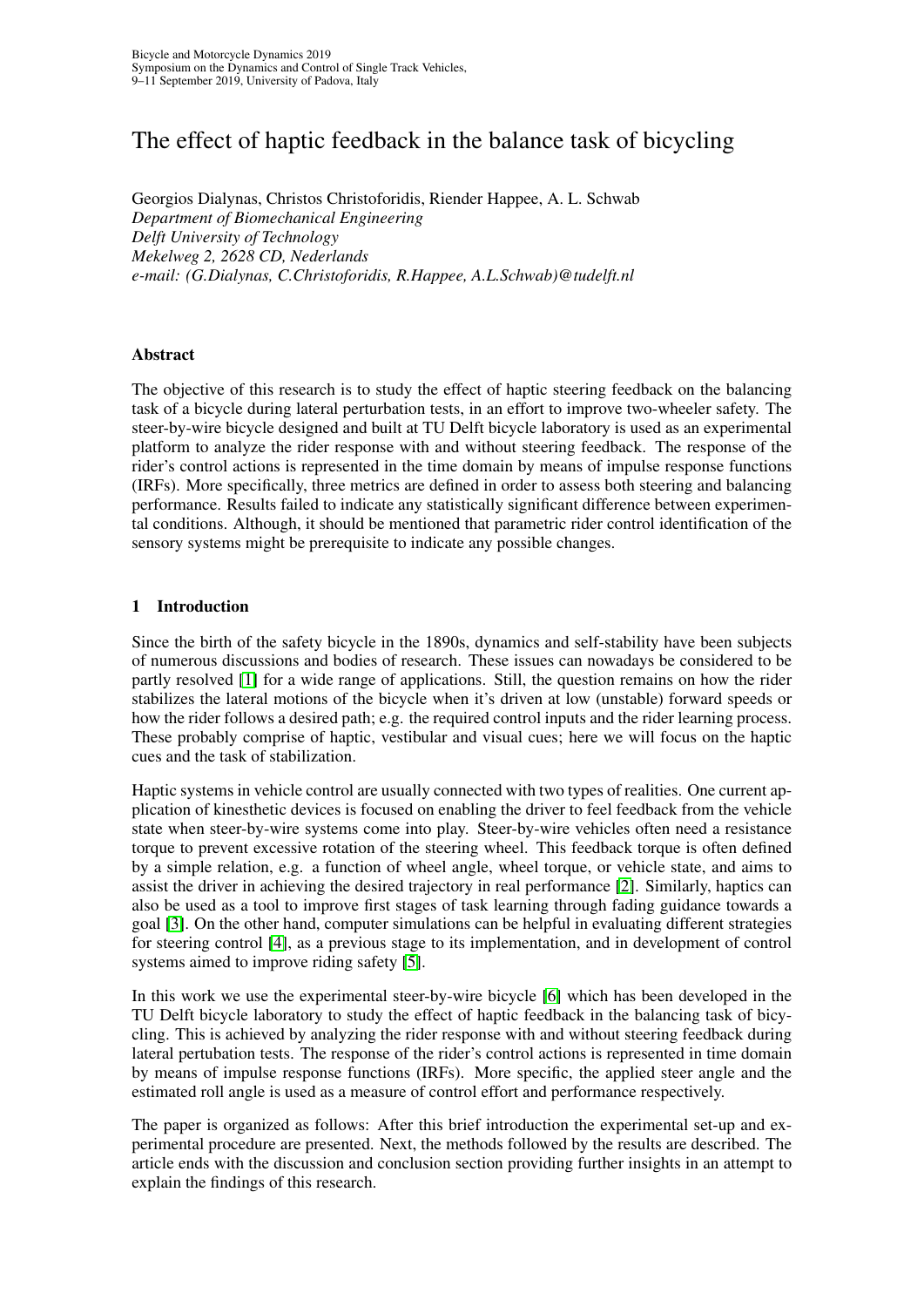# 2 Methods

# 2.1 Description of experimental set-up

At TU Delft an instrumented steer-by-wire bicycle which is fully equipped with a number of sensors to measure the state and rider input has been designed and build, see figure [1.](#page-1-0) For this study measurements from the inertial measurement unit (IMU) sensor (MPU-9250) and the steering angle encoder (RMB-20SC) are used. In addition, a perturbator mechanism is present, which is used to excite the system. These perturbations are applied by laterally pulling a rope with a force transducer in series, which is attached on the seat post. All sensors output are logged with a sampling frequency  $(F_s)$  equal to 1000 Hz. The measurement bicycle is electrically driven and has a cruise control system, so the rider does not need to exert pedaling power and thus eliminates the need for lower limb movement. Steering angle  $(\delta)$  iss directly measured from the absolute encoder of the upper front assembly, while the roll angle  $(\phi)$  iss estimated from the IMU data using the approach described by Sanjurjo et al. [\[7\]](#page-7-6).

<span id="page-1-0"></span>

Figure 1: Prototype of the steer-by-wire bicycle with steering and handlebar actuators, sensors, digital controller and custom made battery pack.

# 2.2 Description of steer-by-wire controller

To minimize the difference between the handlebar angle  $\theta$  and the fork angle  $\delta$ , tracking control has been implemented. In this way, the steer-by-wire system should behave like an ordinary, mechanically steered bicycle, when the rider applies a steer torque at the handlebar. Two proportionaldifferential PD-controllers are implemented in order to provide an action-reaction torque  $T_{PDH}$  to the handlebar and  $T_{PDF}$  to the fork assembly. Angular velocity  $\dot{\theta}$  and  $\dot{\delta}$  are estimated by taking the time derivative of angular position  $\theta$  and  $\delta$  respectively, for a fixed time interval of 1 ms. The double PD-configuration can also be used to manipulate the steer feedback torque independent of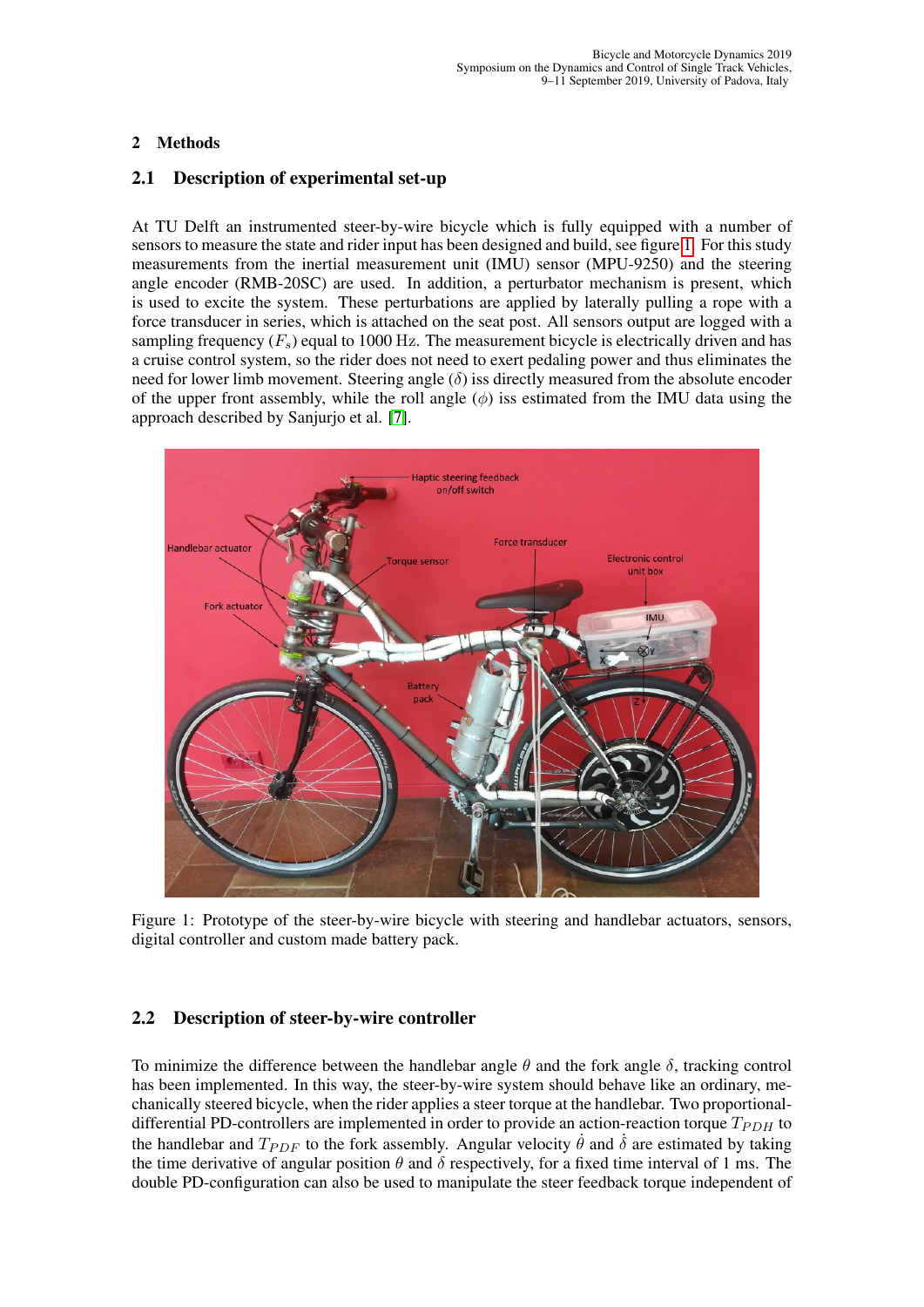the tracking performance. The double PD-controller is of the following form:

$$
T_{PDF} = K_{PF}(\theta - \delta) + K_{DF}(\dot{\theta} - \dot{\delta}),
$$
\n(1)

$$
T_{PDH} = K_{PH}(\theta - \delta) + K_{DH}(\dot{\theta} - \dot{\delta})
$$
\n(2)

with proportional gains  $K_{PH}$ ,  $K_{PF}$  and differential gains  $K_{DH}$ ,  $K_{DF}$  respectively. The torque  $T_{PDH}$  is applied at the upper servomotor, and the torque  $T_{PDF}$  at the lower servomotor. By setting  $T_{PDH}$  to zero a steering configuration is created where the rider feels no reaction torque from the steering assembly (feedback "off"), without majorly affecting tracking error performance. The current controller configuration performs with high level of accuracy up to 3 Hz, the tracking error is kept below 3 degrees. However, in certain conditions non-linear effects of the servomotors and tires might create a delay in the control loop effecting the tracking error and realism of the haptic steering feel.

#### 2.3 Experimental Procedure

Twenty healthy subjects volunteered in this study. To assure safety all subjects were requested to wear protective equipment in the shape of a standards-approved bike helmet, knee and elbow pads. All participants gave informed consent according to the guidelines of the human research ethics committee of Delft University of Technology. All subjects were healthy and reported that they did not experience any kind of pain or injury in the year before the experiments. The mean weight of all subjects was selected to be close to the European population [\[8\]](#page-7-7).

Each experiment trial consisted of four different speeds (i.e., 2.6, 3.7, 4.5, 5.6 m/s). Two individual trials were performed in total for every speed. In the first trial steering feedback was enabled, whereas in the second trial steering feedback was disabled. Every trial had a duration of approximately 60 seconds. All experiments were performed across Heertjeslaan cycling path of TU Delft, the subjects were requested to ride the steer-by-wire bicycle in all aforementioned speeds while being laterally perturbed. An additional bicycle was used from the experiment coordinator to cycle next to the instrumented steer-by-wire bicycle and perturb the subject, see figure [2.](#page-3-0) A set-up which allowed both push and pulls was initially tested but the pushes were subject to inconsistencies. After inspecting the data of the pilot runs, it was observed that unilateral disturbances did not affect the predictability of the perturbation, as the response of the rider was similar. For this reason the unilateral approach was chosen. Nevertheless, to avoid any feedforward control behaviour (e.g., seeing the coordinator preparing to pull the rope) all subjects were asked to keep their focus on the road ahead.

#### 2.4 System Identification

In order to remove the effects of unwanted disturbances and noise, the measured steering angle and estimated roll angle signals were filtered through a finite impulse response (FIR) model. The impulse response function is defined as the function  $h(\tau)$  which when convoluted with external input  $w(t)$  results in the output  $y(t)$ . The output data either represents  $y(t) = \phi(t)$  corresponding to  $h_{\phi}(\tau)$  or  $y(t) = \delta(t)$  corresponding to  $h_{\delta}(\tau)$ . In discrete time the convolution can be approximated by the following equation:

<span id="page-2-0"></span>
$$
y(t) = \sum_{\tau=0}^{T-1} h(\tau)w(t-\tau)\Delta\tau + v(t)
$$
 (3)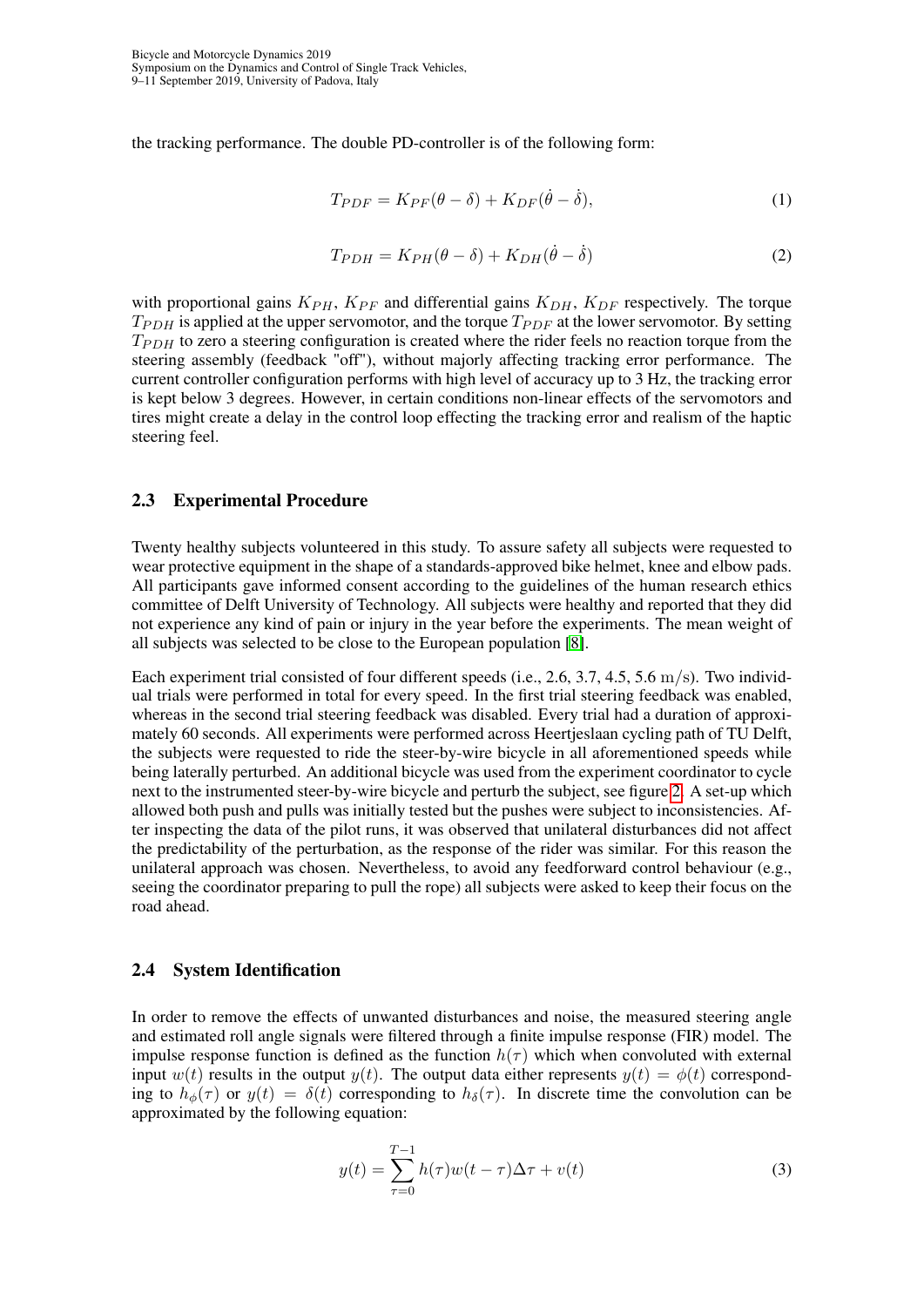<span id="page-3-0"></span>

Figure 2: Experimental trial performed across Heertjeslaan cycling path of TU Delft; Experiment coordinator cycling next to steer-by-wire bicycle while pulling laterally the subject with a rope.

where  $T$  is the time length of the impulse function, which is equal to 3.08 seconds as the oscillations die out after that point and  $v(t)$  the remnant which is caused by unwanted disturbances. Equation [3](#page-2-0) is rewritten in matrix form as follows:

<span id="page-3-1"></span>
$$
y = Wh + v \tag{4}
$$

where W is the matrix containing time shifted versions of the the input signal.

$$
W = \begin{bmatrix} w(0) & 0 & 0 & \dots & 0 \\ w(1) & w(0) & 0 & \dots & 0 \\ w(2) & w(1) & w(0) & \dots & 0 \\ \vdots & \vdots & \vdots & \ddots & 0 \\ w(N-1) & w(N-2) & w(N-3) & \dots & w(N-T) \end{bmatrix}
$$
(5)

Since equation [4](#page-3-1) is linear in the parameters (the coefficients of h) there exists a unique solution that can be found through the least squares method.

$$
\hat{h} = \left(W^T W\right)^{-1} W^T y \tag{6}
$$

Having an estimate of the IRF, the input signal is convoluted with  $(h)$  in order to produce an estimate of the output  $(\hat{y})$  without the noise. The estimated responses are further smoothed using a eight-order Butterworth filter with cutoff frequency of 10 Hz.

## 2.5 Comparison Metrics

In order to correctly assess if there is a statistically significant difference between the two conditions, three metrics are defined. The first one is the Power Spectral Centroid (PSC) of measured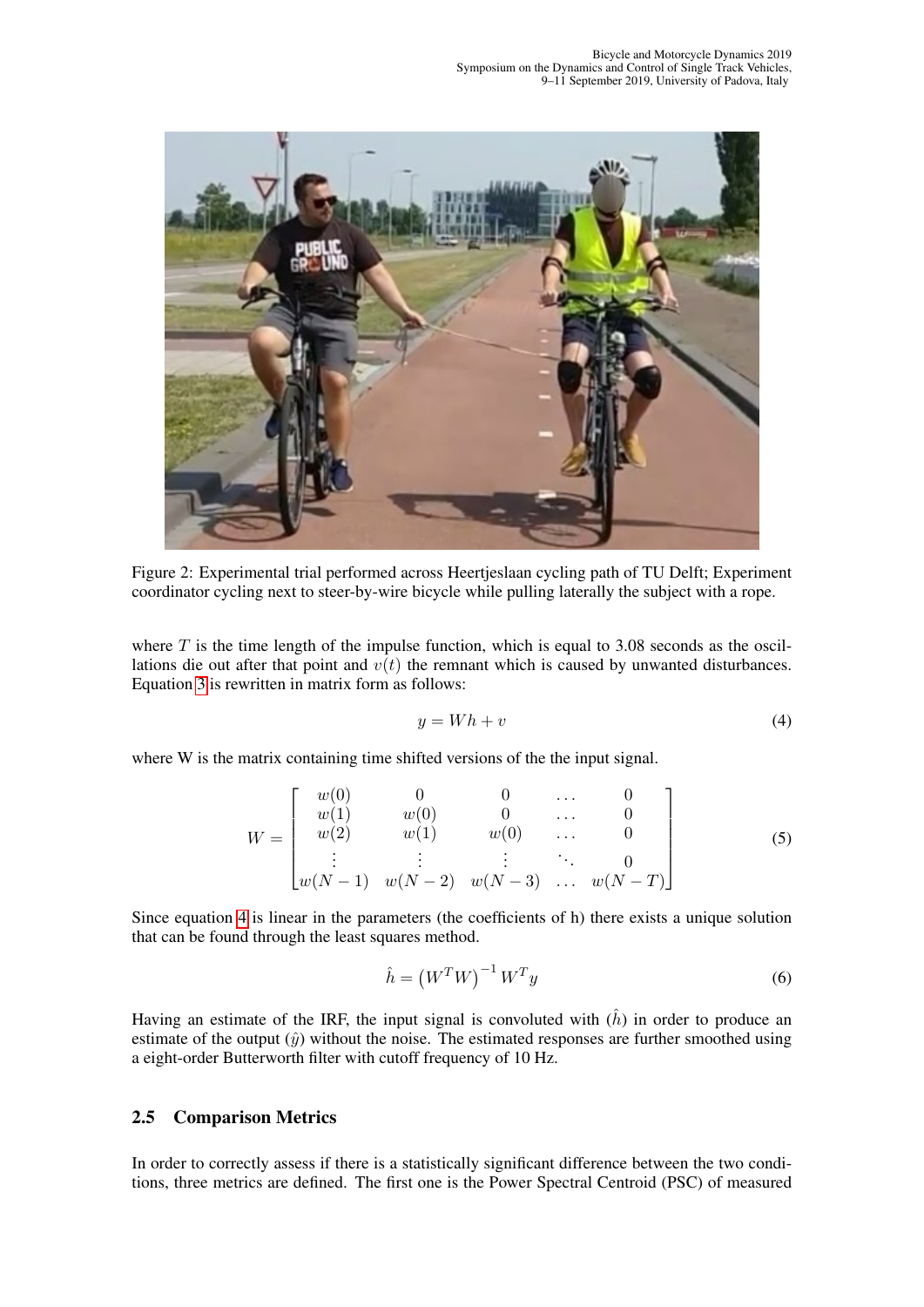Bicycle and Motorcycle Dynamics 2019 Symposium on the Dynamics and Control of Single Track Vehicles, 9–11 September 2019, University of Padova, Italy

angle  $(\delta)$  defined as

$$
(PSC_x, PSC_y) = \left(\frac{\sum_{n=1}^{N} f(n)S_{\delta}(n)}{\sum_{n=1}^{N} S_{\delta}(n)}, \frac{\sum_{n=1}^{N} S_{\delta}(n)^2}{\sum_{n=1}^{N} S_{\delta}(n)}\right)
$$
(7)

where N is the number of samples lower than 5 Hz and  $S_\delta(f)$  the power spectral density of the signal. This metric gives an indication of the frequency which most of the power in the signal is centered around. Higher value of  $PSC_x$  will indicate more oscillatory behaviour for the steering response and can be used as a metric of control effort.

<span id="page-4-0"></span>The variance accounted for (VAF) is used to assess the quality of the fit of the FIR model output. The runs which scored lower than 60% were removed from further analysis as it was deemed that the model did not sufficiently capture the characteristics of the raw signal. The VAF between  $\hat{h}_{\phi}^{off}$ and  $\hat{h}^{on}_{\phi}$  is also used as a metric of similarity for the roll angle response. In that case VAF is defined as :

$$
\text{VAF}_{\phi} = \left(1 - \frac{\text{var}\left(\hat{h}_{\phi}^{off} - \hat{h}_{\phi}^{on}\right)}{\text{var}\left(\hat{h}_{\phi}^{off}\right)}\right) \cdot 100\%
$$
\n(8)

Finally as a third test, the relative delay between the steering angle IRFs of the two conditions is estimated by finding the lag value of maximum cross-correlation between the signals.

#### 3 Results

An independent 2-sample t-test was conducted to compare if there was significant difference (95 % confidence interval) in steering effort between conditions for all speed levels, see figure [3.](#page-5-0) For the low speed level ( 2.6 m/s) there was no significant difference in  $PSC<sub>x</sub>$  for "feedback on" (M  $= 0.79$ , SD = 0.08) and "feedback off" (M = 0.76, SD = 0.10) conditions; t(38)=1.00, p=0.3222. For speed 3.7 m/s there was again no significant difference in the metric for "feedback on" ( $M =$ 0.92, SD = 0.11) and "feedback off" (M = 0.92, SD = 0.11); t(38)= - 1.03, p=0.3075. For 4.5 m/s there was also no significant difference in the scores for "feedback on" ( $M = 0.98$ ,  $SD = 0.14$ ) and "feedback off" (M = 0.98, SD = 0.14); t(38)= - 1.04, p=0.3062. And finally, for 5.6 m/s no significant difference was found in the  $PSC_x$  for "feedback on" (M = 1.1, SD = 0.16) and "feedback off" (M = 1.1, SD = 0.16) conditions; t(38)=  $-1.6$ , p=0.118.

The impulse response function of the mean rider for steer angle  $(\delta)$  and roll angle  $(\phi)$  is shown in figure [4.](#page-5-1) The variance accounted for between roll angle impulse responses (see equation [8\)](#page-4-0) is averaged over all participants and displayed for all speed levels in figure [5a.](#page-6-0) Similar roll angle response between "feedback on" and off indicated by higher  $VAF_{\phi}$  values suggests matching task performance.

In addition to the variance roll test an one-sample t-test was conducted to examine if there is any delay in the steering response between feedback on and off, see figure [5b.](#page-6-0) For 2.6 m/s there was no significant deviation in the delay  $(M = -3, SD = 25.89)$  from zero mean; t(19)= -0.52, p=0.6103. However, for 3.7 m/s the delay ( $M = -20.65$ , SD = 25.93) was statistically significant; t(19)=  $-3.56$ , p=0.0021. Also for 4.5 m/s the mean of the delay (M =  $-23.5$ , SD = 20.88) was also significantly different than zero;  $t(19) = -5.03$ ,  $p=0.0001$ . Lastly, for 5.6 m/s there was again significant difference in the delay ( $M = -19.15$ ,  $SD = 18.19$ ) from zero; t(19)= -4.71, p=0.0002.

#### 4 Discussion and Conclusions

From the aforementioned results it is suggested that the effects of haptic feedback are minimal to non-existent for the roll stabilization task. Neither performance (see figure [5a\)](#page-6-0) or steering effort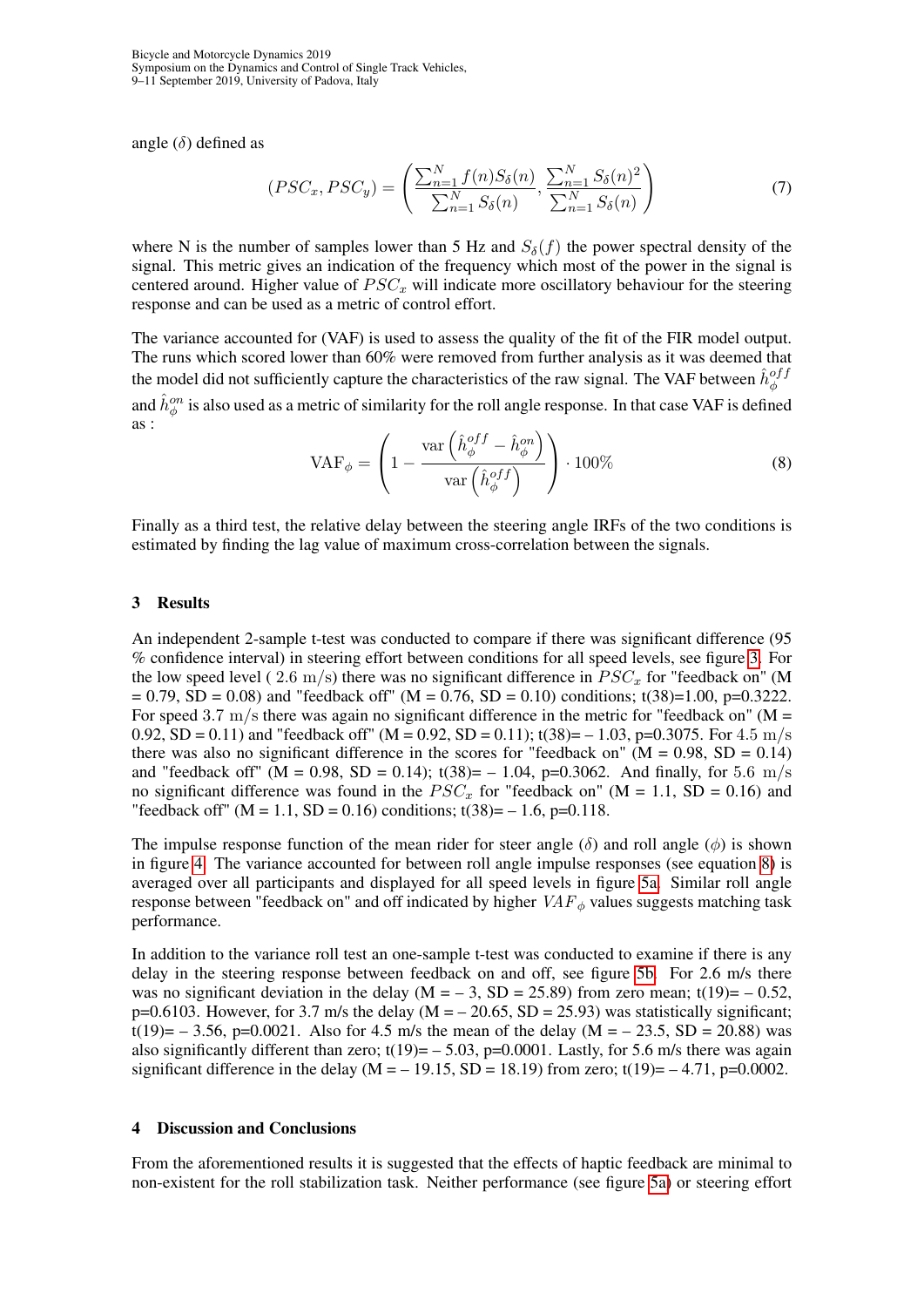<span id="page-5-0"></span>

Figure 3: The x and y coordinate of the PSC used to determine the frequency where most of the power is concentrated.

<span id="page-5-1"></span>

Figure 4: The impulse response function of the mean rider for steer angle  $(\delta)$  and roll angle  $(\phi)$ . The shaded area represents the values within one standard deviation of the mean.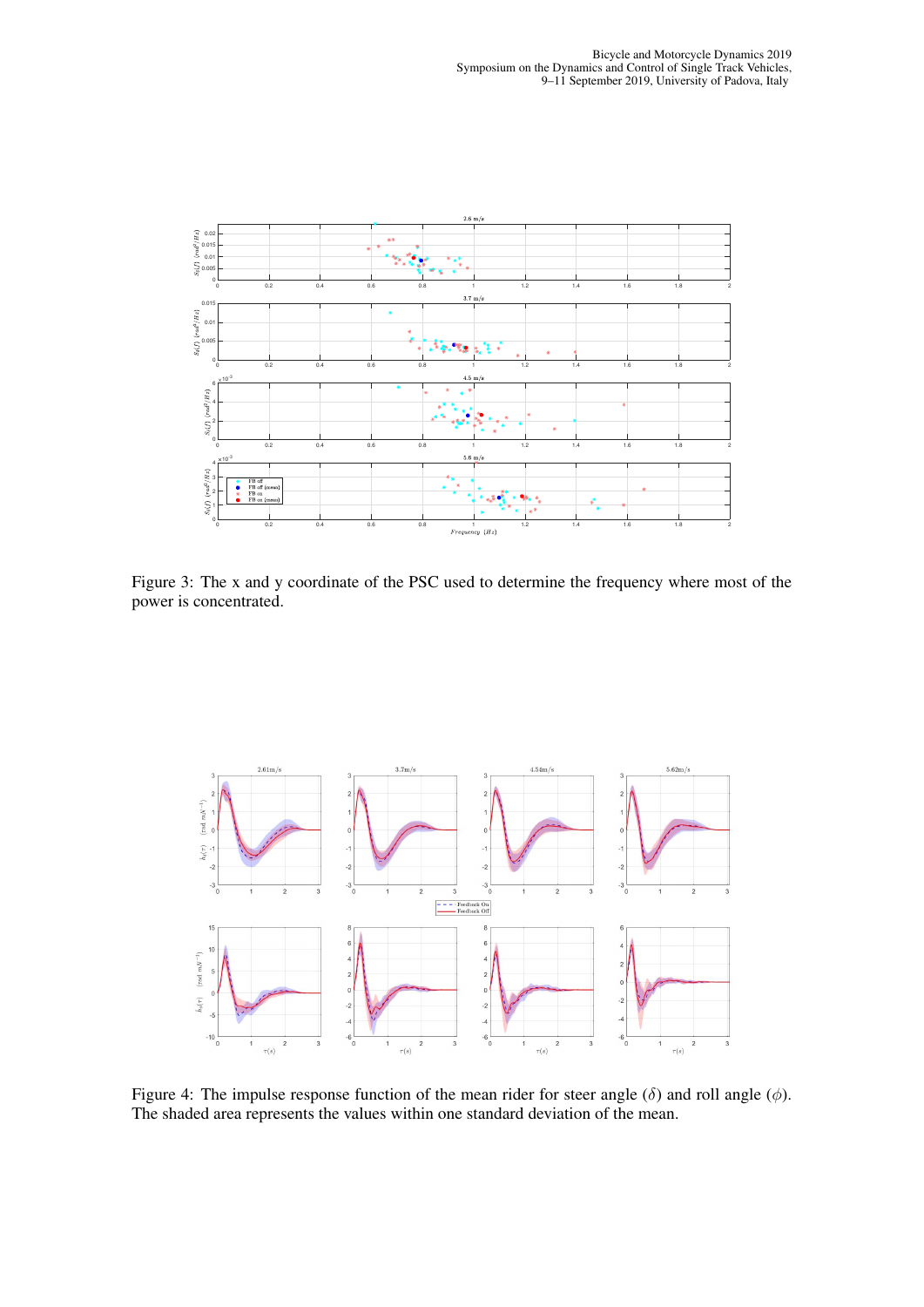Bicycle and Motorcycle Dynamics 2019 Symposium on the Dynamics and Control of Single Track Vehicles, 9–11 September 2019, University of Padova, Italy

<span id="page-6-0"></span>

Figure 5: a) Box plot of variance accounted for between roll angle impulse response functions for all speed levels. b) Box plot of the relative delay in the estimated steering angle response between the two experimental conditions. Negative value means that the "feedback on" signal is delayed compared to the "feedback off".

was affected by the removal of haptic steering feedback. Balance performance among conditions was comparatively consistent (see figure [5a\)](#page-6-0). However, in the unstable speed region the variance and the number of outliers were higher. For steering effort the null hypothesis that the  $PSC_x$ metric came from independent random samples with equal means and equal variances failed to be rejected for all speed levels. This does not undoubtedly prove that the samples came from the same population, howbeit it gives a strong indication towards that fact. On the other hand, for the "feedback on" the steering response was delayed ( $\approx 18$  ms see figure [5b\)](#page-6-0) in comparison to the "feedback off". This might be due to the fact that the handlebars are more inert due to the additional steering feedback.

The lateral pull disturbances can be translated into a lean torque in the direction of forward speed and a steer torque in the direction of the steering axis. This means that any dynamic effects that influences these torques must be examined. The performance of the steer-by-wire controller was examined by numerical simulation and subjective measurements. All subjects reported that they felt like riding a mechanically steered bicycle, no adaptation period was required before the experiments. During the experiments very little motion of the upper body was evident and steer control was expected to be the main mechanism for bicycle balance [\[9\]](#page-7-8). Thus, we assume that the intristic and reflexives responses of the upperbody do not affect the validity of these results.

Physiologically there are two ways in which proprioception works in order to give the rider information regarding the state of the front assembly. First are the muscle spindles which by detecting changes in velocity and position of the shoulder joint give the rider an estimation of the steering angle and steering rate of the handlebars. Second are the Golgi tendon organs which work as force feedback sensors. The sensory information provided by the latter sensor is what this experiment tried to invalidate. In the feedback on case, information from the ground reaction torque of the front tire is transferred through the handlebars to the sensory receptors of the rider arms and is used for further state estimation. In the feedback off case the steering feedback information is lost.

Despite the change in the dynamics of the upper handlebar the response of the rider is almost identical. Thereupon, we assume that the internal controller of the rider is either adaptive or is driven by some combination of torque or position control. In the case of torque control this would mean complete re-adaptation of feedback gains which would have resulted in some kind of adaptation period for the participants when they swapped steering configurations. Although, no adaptation period was needed for any of the participants. Alternatively, in the case of position control steer angle increments are feed-through an inverse model of the steering assembly to produce the neces